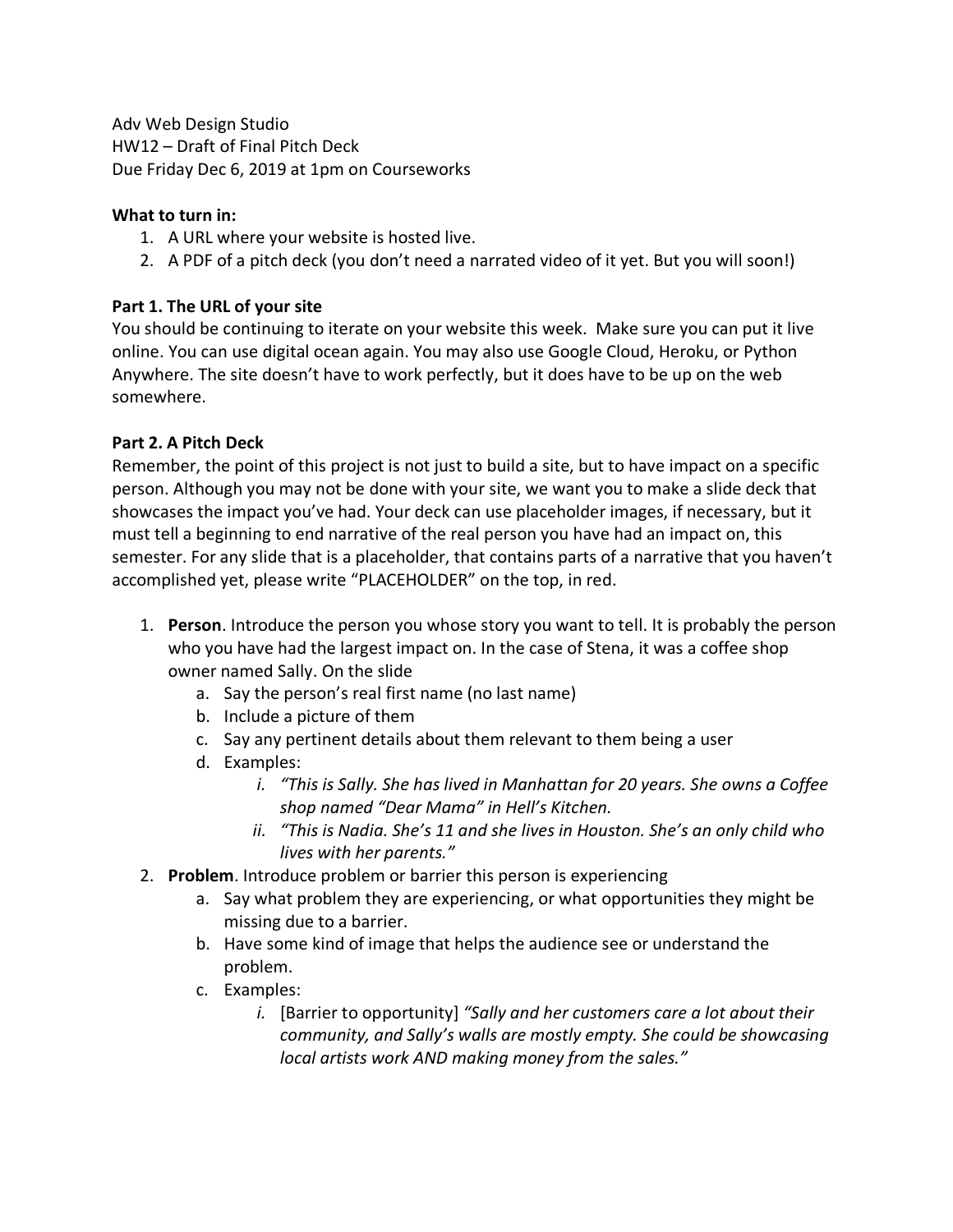- *1.* Quote from Sally: *"I'd love my customers to see that I support local artists, but it seems like a lot of time and effort to find an artist and install their art."*
- 2. Image: Sally's coffee shop with bare walls.
- *ii.* [Problem] *"Nadia is not doing well on her fractions homework. Her parents and teaching can't seem to help her."*
	- *1.* Quote from Nadia: *"I keep failing these tests and I don't know why. I wish someone could explain it to me."*
	- 2. Image: a bad test or homework grade.
- 3. **Solution**. Show them using your system to solve their problem.
	- a. Step through the most crucial parts of the application to show them solving their problem. It should show a video of the user using the site, including all the states and transitions the user has to go through. The final state should indicate that user has achieved their goal. Don't show boring things like logging in or creating an account. You site should be able to do those things. Your video should not show them because it doesn't help the audience understand how the user achieves their goal.
	- b. Examples:
		- i. Sally goes to Stena and immediately sees work from 10 local artists whose work is available to install. She searches for "modern" paintings that would fit the vibe of her shop. She looks at the portfolio of the first artist, and finds the work too dark. She looks at a second portfolio and likes what she sees. She presses a button "contact artist now" to introduce herself and say how many pieces she wants, and when they can be installed. They agree on the pieces to post and they are installed by Stena 9 days later at no charge to either Sally or the artist. A QR code is places near every painting with the contact and price info for customers to buy the art.
		- ii. Nadia's uncle Sal was a math major and wants to help her. He creates a 5 minute video where he solves a few fractions problems that Nadia missed. He uploads the video to a video watching website and send the link to Nadia. Nadia watches the video and tries to do her homework again. She does better this time. Sal create another video and uploads it that address the problems she missed. She takes the test again and gets all the questions right.
- 4. **Impact**. Provide evidence of their goal being achieved in the real world (not on your site).
	- a. This could be an image of Nadia's test she passed.
	- b. Sally's coffee shop having art.
	- c. A student eating a gluten-free brownie that she requested at a potluck.
	- d. An example of the thing the user bought from your marketplace.
- 5. **Tagline**. End with a statement that focuses the viewer on how important this is. These statements are often hugely grandiose. That's ok.